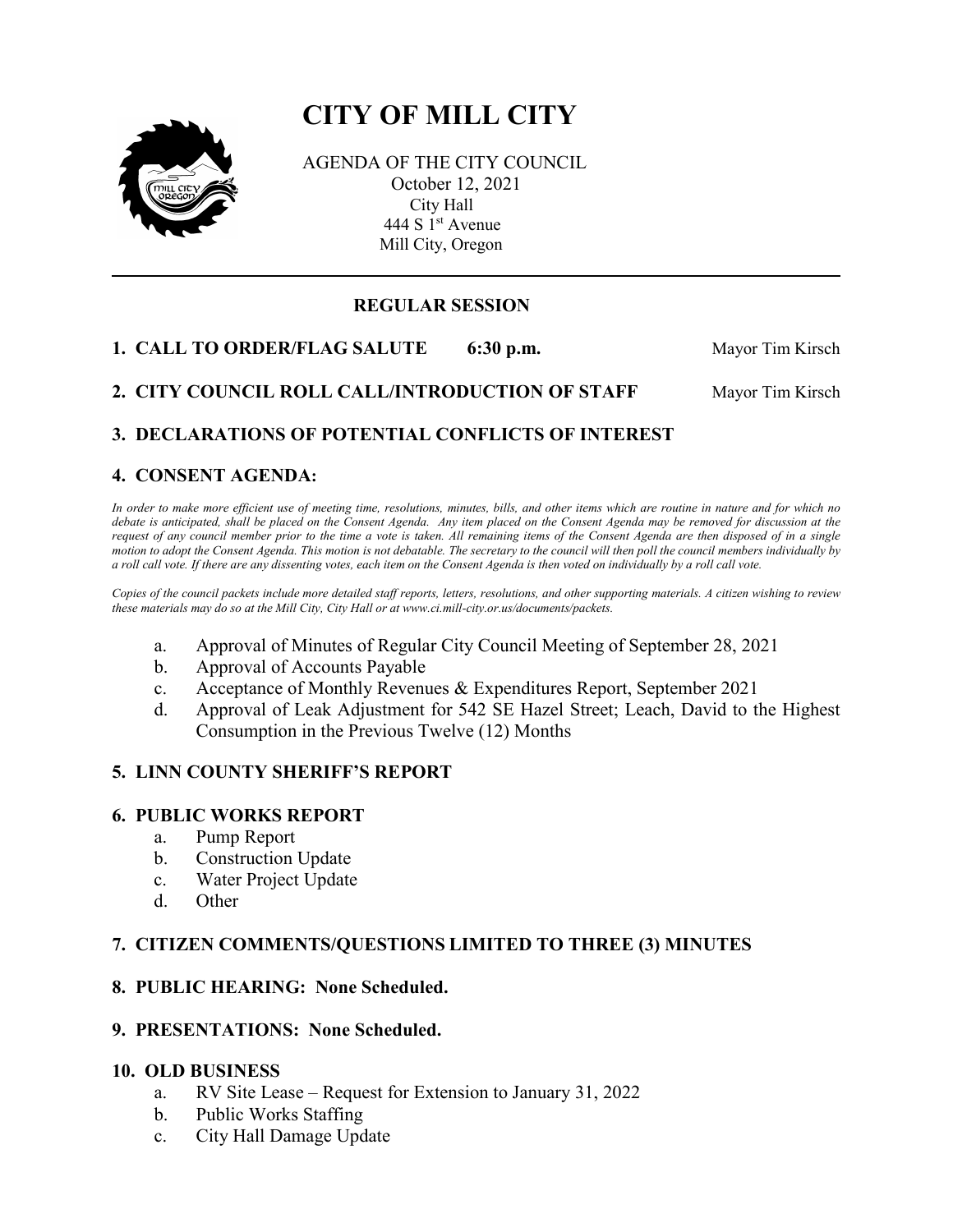- d. Marion County Hazard Mitigation IGA
- e. Other

## **11. NEW BUSINESS**

- a. Linn County First-Time Employment Summer Youth Wage Grant Program Agreement
- b. Request for Reduction of Water Bill 268 SW Kingwood Ave; Bradley, Mary Ellen
- c. Free Standing Sign Permitting Requirement
- d. Oregon Public Works Emergency Response Cooperative Assistance Agreement Renewal
- e. Marine Board Boating Facility Grant
- f. Other

# **12. STAFF/COMMISSION REPORTS**

- a. City Recorder Report:
	- i. List of On-Going Old Business Items
	- ii. Other
- b. City Attorney's Report:
	- i. Other
- c. Planning Commission Report/Record of Actions:
	- i. Minutes of Regular Planning Commission of June 15, 2021

### **13. BUSINESS FROM MAYOR & CITY COUNCILORS**

Administration/ Intergovernmental

- a. Building
- b. Parks/Safety
- c. Water/Sanitation
- d. Street
- e. Police
- f. Mayor

# **14. EXECUTIVE SESSION: None Scheduled.**

#### **15. INFORMATIONAL ITEMS: None.**

#### **16. ADJOURNMENT**

#### **CALENDAR OF UPCOMING CITY MEETINGS & EVENTS**

| Wednesday | October 20, 2021  | <b>Planning Commission Meeting</b>  | 6:30p.m. |
|-----------|-------------------|-------------------------------------|----------|
| Tuesday   | October 26, 2021  | Municipal Court                     | 9:30a.m. |
|           |                   | Council Meeting                     | 6:30p.m. |
| Tuesday   | November 9, 2021  | Municipal Court                     | 9:30a.m. |
|           |                   | <b>Council Meeting</b>              | 6:30p.m. |
| Thursday  | November 11, 2021 | CITY HALL CLOSED – VETERANS DAY     |          |
| Tuesday   | November 16, 2021 | <b>Planning Commission Meeting</b>  | 6:30p.m. |
| Tuesday   | November 23, 2021 | Municipal Court                     | 9:30a.m. |
|           |                   | Council Meeting                     | 6:30p.m. |
| Thursday  | November 25, 2021 | CITY HALL CLOSED - THANKSGIVING DAY |          |
| Tuesday   | December 14, 2021 | Municipal Court                     | 9:30a.m. |
|           |                   | Council Meeting                     | 6:30a.m. |